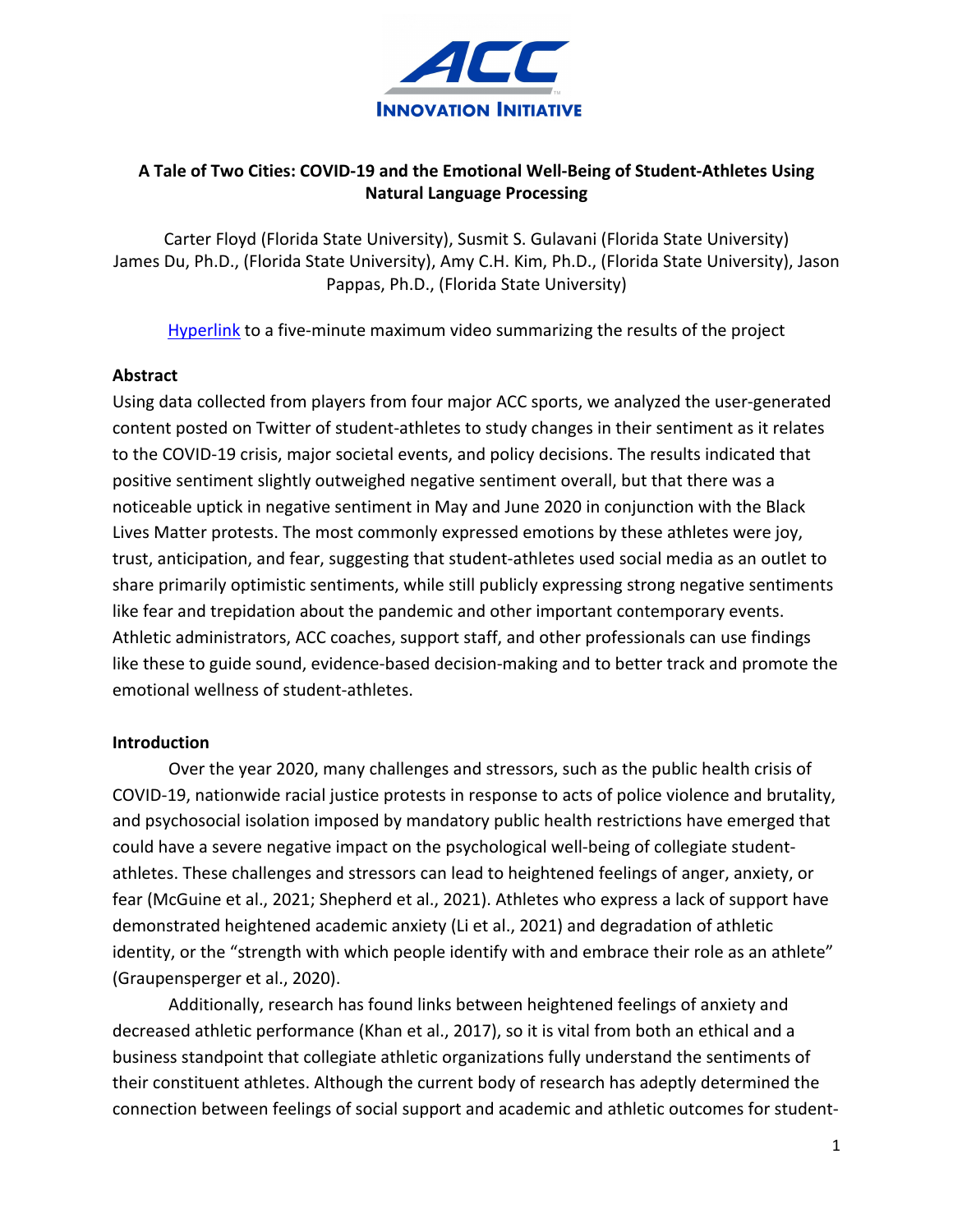

athletes, thus far no researchers have proposed a methodological approach that can assess such feelings for thousands of student-athletes in real-time. While limited in scope, this work offers a methodological foundation that could be expanded to assess fluctuations and trends in the sentiment of the athlete.

#### **Method**

The Twitter accounts of ACC student-athletes playing in four different sports, including football, women's volleyball, and men's and women's basketball from four different ACC institutions were selected to scrape social media data (i.e., tweets) during the defined timeframe. The collected raw tweets originated from a period starting at the beginning of the COVID 19 pandemic and ending in February of 2021 to investigate the change in sentiment and emotions for ACC student-athletes throughout the unprecedented trying times.

Through standardized data preprocessing process including stemming and lemmatization, a document-term matrix was generated to complete the text mining. Next, a machine learning-based tripartite sentiment analysis was conducted to produce a score representing each tweet's sentiment on a scale from -5 (indicating extremely negative sentiment) to 5 (indicating extremely positive sentiment), with 0 indicating a neutral sentiment. The dataset was then subjected to a decomposition-based machine learning approach and a trend analysis, allowing to leverage the text's lexicon to measure the strength of eight different emotional themes (i.e., anger, anticipation, disgust, fear, joy, sadness, surprise, and trust) extracted from the tweets over the designated time framework.

#### **Results**

After performing the tripartite sentiment analysis, the model classified more than half of the tweets as neutral. In contrast, positive and negative sentiments were attributed to 31.1% and 13.98% of the text data. Moreover, the overall accuracy of the natural language processing model was verified using a confusion matrix, revealing 89.38% correctness in the predictions and where positive (88.29%) and negative sentiments (90.47%) followed an adequate machine learning prediction accuracy according to the previous literature.

Our findings indicated that sentiment and the emotions conveyed in the studentathletes' tweets were closely related to the context and period examined in this study. Indeed, positive sentiments were linked to months associated with positive news (i.e., the start of the COVID-19 vaccination and the football season's commencement). In contrast, negative ones could be connected to nationwide protests in relation to social justice issues.